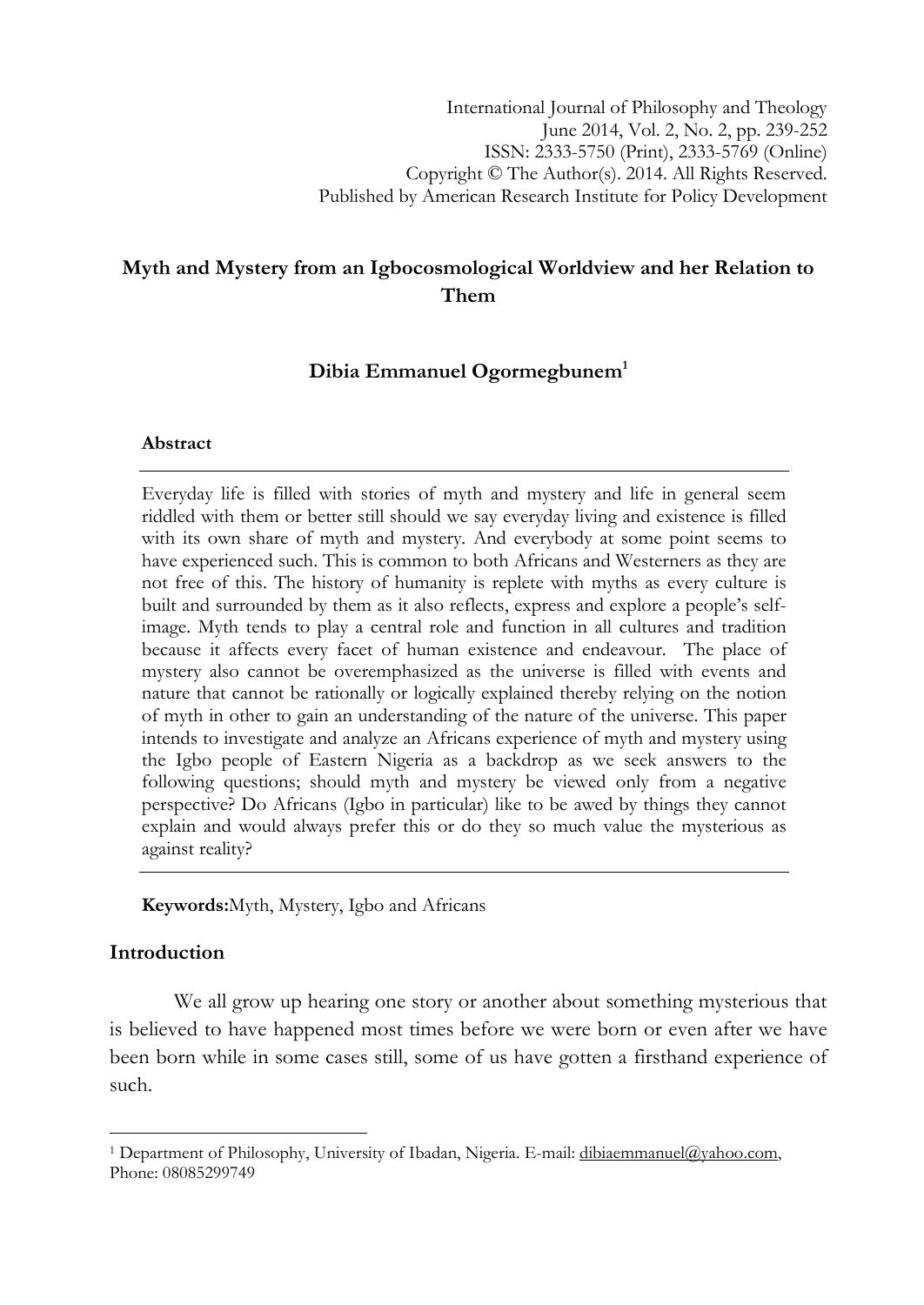The universe is beset with a variety of myth and mysteries and it is no gain saying the fact that some of this are real while majority are false but they are intended to teach or tell us something in earnest.

The notion of myths dates back to ancient times where there was the need to explain the nature of the universe and how it came to be. Once, myths were believed to be simply fantastic stories about extraordinary events. Today myths are accepted as having broader functions in society (www.americanart.si.edu/education: November, 2013). In order to understand the universe, stories were told and formulated, some true others false but each was meant to achieve a particular explanation of things as they appear. They not only provide information about the quest for self-fulfilment, but also express humanity's search for universal harmony and common origin. For anthropologists Emile Durkheim and Jane Harrison, myths functions as explanation of rituals that express the social consciousness of a group. Vico views myths not as false narratives or allegories but as a collective mentality of a given age.

Joseph Campbell in his work Myths of Light: Eastern Metaphors of the Eternal starts by introducing myth saying; "myths do not belong, properly, to the rational mind. Rather they bubble up from deep in the wells of what Carl Jung calls the collective unconscious" (Campbell; 2003: xvii) this implies that myths are symbols that are built up either by individuals or societal communities to explain the reality that confronts them.

Philosophy I would like to describe as "a rational analysis and systematic enquiry into the ways, culture and tradition of a people" and it is somewhat saddled with the project of raising questions and finding answers to issues and matters that affect or appeal to the human person.

The role of philosophy in this regard following Stanisland description of philosophy as "the criticism of the ideas we live by" calls to mind that whatever we hold dear to us and whatever it is that rules our passion or dictates our relationship with the universe we exist in should be investigated and not necessarily be viewed as negatives but rather, it should be subject to critical appraisals thereby leading to its modification, reformation, conservation or outright rejection. Myth play the role of literature and fills the gaps that exists due to lack of literature on past history about Africa and help to supplement the oral culture of African experience (Jaja, 1995:28). Since this being the case we intend to interrogate Africa's idea and understanding of myth and mysterysince she also has her own fair share of myths and mysteries.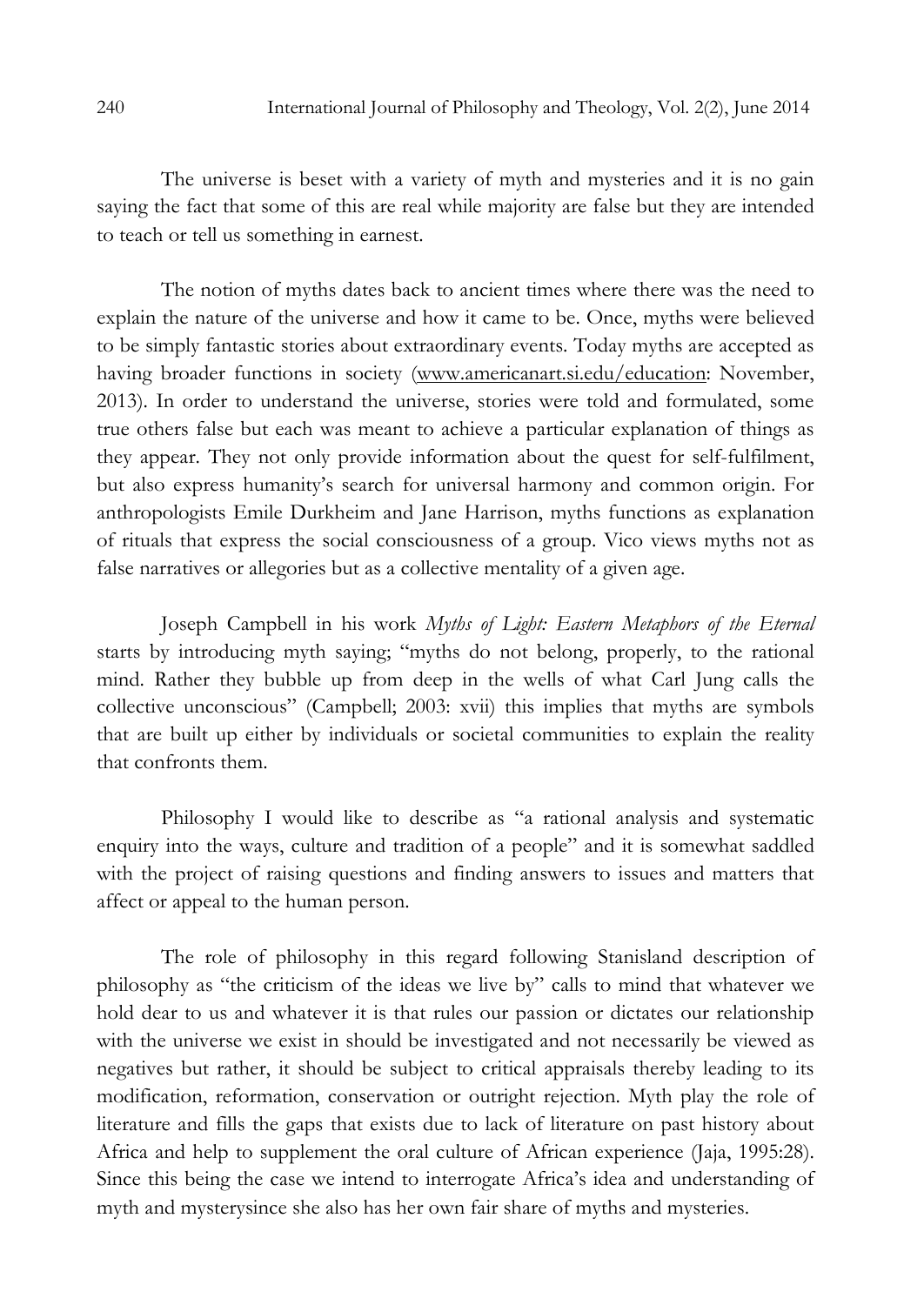That which becomes pertinent in this paper are the following; do we revel in myth and mystery as against reality?, how do we relate to them; do we so value them as against reality or are they just stories or happening that determine our relationship with the world we live in? To answer these questions and many more, we would be using the culture of the Igbo people of Eastern Nigeria as a backdrop in attempting this issue.

### The Idea of Myth and Mystery from an African Perspective

The Advanced Learner's Dictionary of Current English defines myth as "a story handed down from olden time, containing the early beliefs of a race." Defining Mythfrom the Greek mythosmeans story of word (Magoulick; www.faculty.de.gcsu.eduOctober 24, 2013). Myths as stories articulate how characters undergo or enact an ordered sequence of event. It has also come to refer to a certain genre of stories that share characteristics that make this genre distinctly differentiate them from other genres of oral narratives. According to Alan Dundes, a myth is a sacred narrative explaining how the world and human form assumed their present form (Mythology; en.wikipedia.org September 16, 2013).

William G. Doty in his work *Mythography, the Study of Myths and Ritual*, gives a very good definition for mythology which will help us along:

A mythological corpus consists of a usually complex network of myths that are culturally important imaginal stories, conveying by means of metaphoric and symbolic diction, graphic imagery, and emotional conviction and participation, the primal, foundational accounts of aspects of the real, experienced world and humankind's roles and relative statuses within it.

(The) Mythologies may convey the political and moral values of a culture and provide systems of interpreting individual experience within a universal perspective, which may include the intervention of suprahuman entities as well as aspects of the natural and cultural orders. Myths may be enacted or reflected in rituals, ceremonies, and dramas and they may provide materials for secondary elaboration, the constituent my themes having become merely images or reference points for a subsequent story, such as a folktale, historical legend, novella, or prophecy (Doty: 11).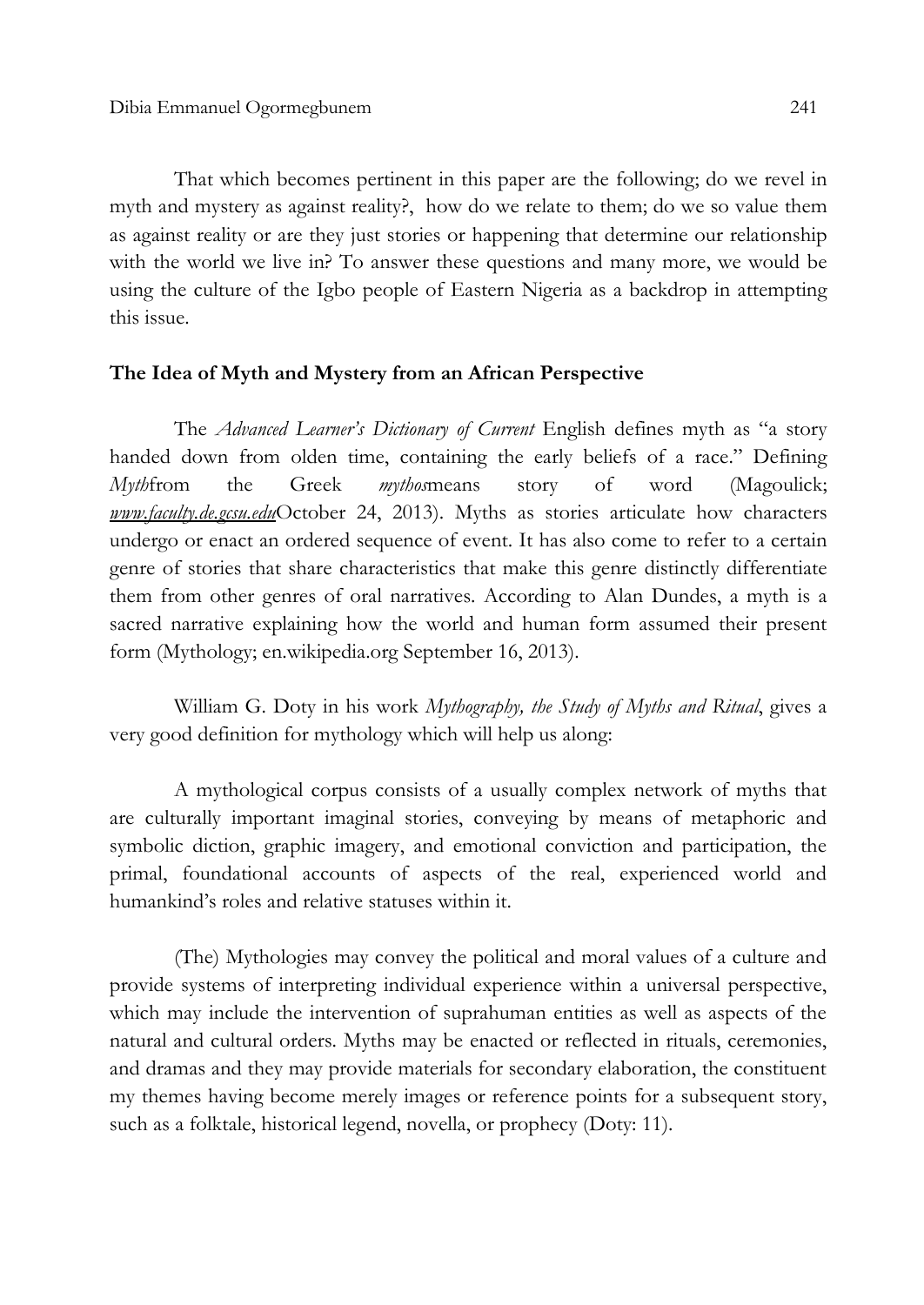The point Doty is trying to make is that myths are usually a complex network of stories that are culturally important to a people as they help to account for the nature of reality as it appears to them and also helps them to relate with the universe in which they exist. Myths may also help in explaining certain aspect of culture that the people practice or engage in.

Vanisa views the notion of myth based on the subject they try to refer to; myth could form stories which "deals with and interpret the relations between the natural and the supernatural and are concerned with all that part of religious life that lies beyond the moral order" (Vanisa; 1965: 157). He explains that they "attempt to explain the world, the culture, the society … in terms of religious causes (Vanisa; 1965: 157). Bruce Lincoln defines myth as "ideology in narrative form" (Mythology; en.wikipedia.org September 16, 2013). Gregory Schrempp refers to myth as;

Colourfulstories that tell about the origins of humans and the cosmos attitudes towards myth vary greatly. Some regard it as a source of spiritual growth, while others see only falsehood. Some see in myth the distinct character of particular cultures, while others see universal patterns. Some regard myth as "contemporary" and "alive", while others think of it as "ancient" and or "dead" (Magoulick; www.faculty.de.gcsu.eduOctober 24, 2013).

AnthonyMercatanteleaves the following line as his thought on the idea of myth as:

…traditional story, orally passed on from onegeneration to the next, believed to be literally true bythe culture that produced it, about gods andgoddesses, heroes, heroines, and other real andfantastic creatures, taking place in primeval orremote times (Mercatente; 1988, xiv)

For the functionalist theory whose Chiefadvocate is Malinowski, myths are like songs and fairytales which are owned by certain sub clans. Accordingto him, it is a rule that a myth will be best known in itslocality, that is, known with all the details and free fromany adulterations or not quite genuine additions andfusions (Malinowski; 1922: 327-329).

Myth from an African perspective is not so much different from how it is viewed by the West.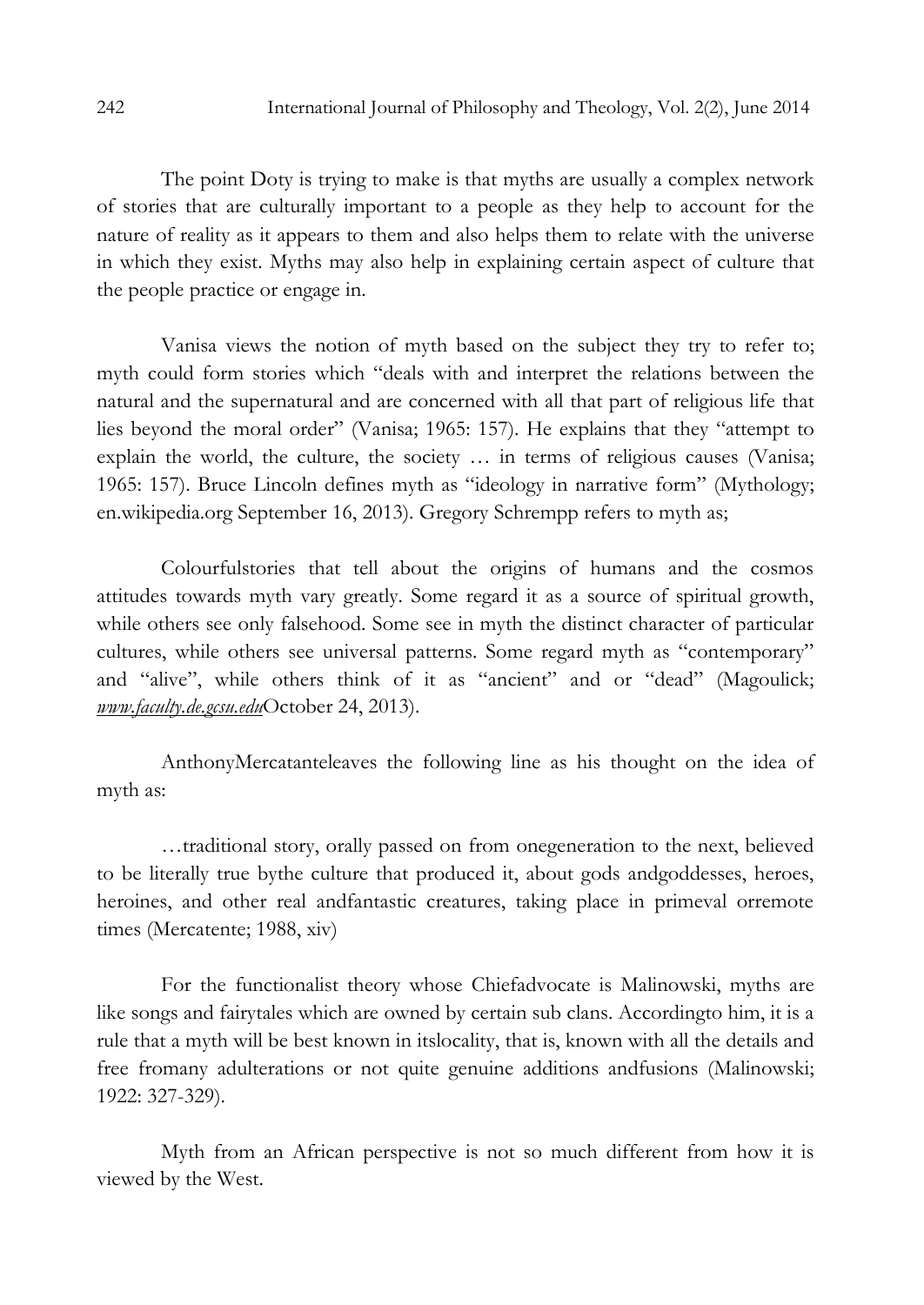OderaOruka defines myths as "the traditional tales of a people, gods, nature and the universe" (Oruka; 1972, 9 [10]:6). BolajiIdowu on his part describes myth as thus;

Myth (is) a vehicle conveying a certain fact or acertain basic truth about man's experience in hisencounter with the created order and with regard toman's relation to the supra-sensible world (Idowu; 1976:84).

Afigbo considers myths as having the "tendency to explain historical institutions and development by appeal to non-historic factors and forces" such as stories that see "the supernatural acting at times through the agency of man, at times through the agency of the lower animals and other times even through the agency of inanimate object, as the original and continuing cause of motion in a society" (Afigbo; 1997, 122[23]:84).

Myths according to Nwankwo are "generally very old, which emphasize that there are no accurate receives or proof that they happened" (martinsuchennanwankwo.blogspot.com: October 24, 2013). This implies that myths are usually old stories passed on from one generation to another which in most cases could actually have been true events but as it ages, there are embellishments, certain details are forgotten or omitted because they are usually not written from its outset which in the end makes them unreal or even untrue.In the samevein, IsidoreOkpewho defines "myth as a set of ideasabout man and his environment" (Okpewho; 1983:1).

Myths when viewed from an African perspective are mostly created to deal with certain universal themes such as the origin of the world and the fate of the individual after death, while many others spring from the continent's own settings, conditions, and history.

There is the tendency to view African myths from a negative light especially by today's generation because of the misconceived notion of what myths stands for or is all about. This stems from the fact that myth now means falsehood which is not always the case. Many a times, we forget that even the history of western civilization was also built on myth as the true origins of things cannot be known in their entirety and stories or legends have to be built in other to better explain this reality.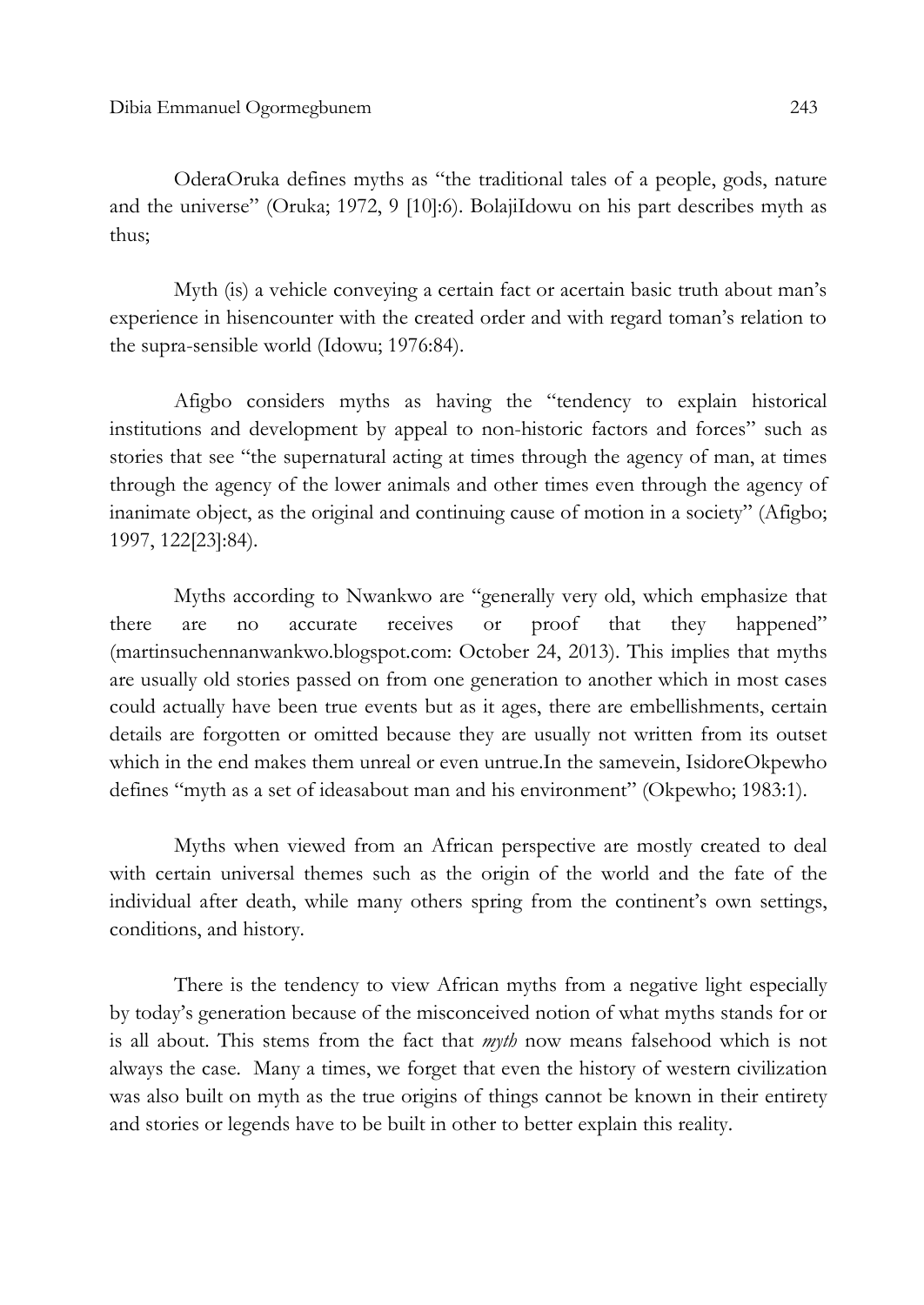In Bill Moyers and Joseph Campbell's conversation in the work The Power of Myth as cited by Roberta Mazzucco speaks about four functions of myth:

Mystical function – myth helps the individual; to realize the mystery of the universe and how awesome it is.

Cosmological function – this is the aspect which science is concerned with. I may know the scientific principle of flight but it still doesn't really explain it. In other words, explaining the universe but keeping the mystery.

Sociological function – myth supports and validates the rule of certain society.

Pedagogical function – myth helps to teach us how to live (African Myths and What They Teach: www.yale.edu).

Basically myths in essence are the highest form of a culture's ideals and belief as they help an individual in understanding the evolution of her civilization. Campbell further sees myth as a "field based on the common experience of people in the community"(African Myths and What They Teach: www.yale.edu). Myths tend to survive for so long, sometimes for millenniums because they have great symbolic power that they were made or set up to achieve.

Myths in their entirety are not doctrines but one need to believe them sometimes in order to understand the role that they play in the history of a people and their religion. Myths are not just stories with morals; they contain true stories that teach about lessons from the past and for the present. Myths from African cultures and traditions carry much weight amongst her people even though not all could be said to be true or its actual origin known but its intended lessons and messages are passed across.

Closely related to the idea of myth are mysteries which means, something not understood or beyond understanding (Myth from Merriam Webster Dictionary in Encyclopedia Britannica). It also means something which baffles or perplexes or a situation/event that is difficult to understand or explain (Mystery in Microsoft Encarta Dictionary). Other description of mystery includes; something that cannot be fully understood by reason or less strictly to whatever resists or defies explanation. Some mysteries are solved. Some await a solution. Others remain unsolved for purely contingent reasons.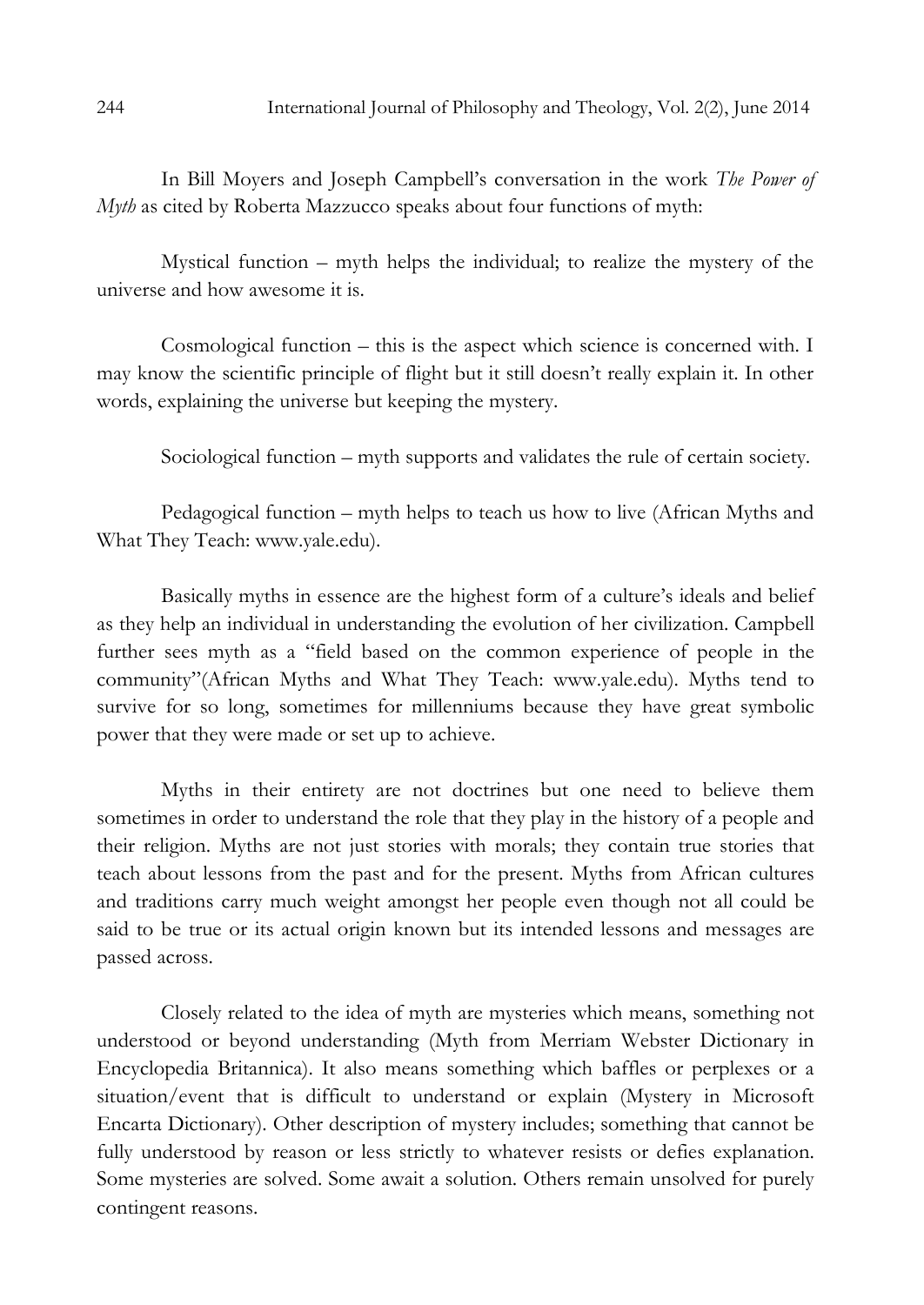Still others remain mysteries because we lack the intellectual ability to solve them or because trying to think of a solution is already wrong-headed (Understanding Mystery: blogtalkingphilosophy.com).

The idea of mystery is also related to religious experiences and activities but for the purpose of this paper, we would restrict our description of mystery to the general notion which is something or events that baffles, perplexes or defies understanding/explanation.

Africans are not strangers to the notion of mysteries as there surrounds her events, situations or nature that defies explanation and even with the recourse to myth cannot be fully described or explained. Mysteries to an African are not necessarily evil in them-selves but goes to portray that not all can be understood using human reason. Let us distinguish between natural from supernatural mysteries. Natural mysteries are things we do not understand, but which, if we finally dispel them, we will understand by thought, observation and experience without appeal to supernatural intelligence or agency (Understanding Mystery: blogtalkingphilosophy.com). Natural mysteries can either be big or small for example why it rained living fish in the desert (small mystery) or the big bang and the ultimate composition of the universe (big mystery).

#### The Igbo Perspective andHer Relation to Myth and Mystery

The Igbo are an indigene of West Africa living in Nigeria and are basically found in the South-eastern part of the country. They are no strangers also to the idea of myth and mystery as they have a rich sense of it. Myths have been defined as a traditional story accepted as history which serves to explain the world view of a certain people, especially in writing their political, economic, religious and sociocultural history (martinsuchennanwankwo.blogspot.com: October 24, 2013).

Just as myth and mystery play an important role in the development of any people this is not lacking amongst the Igbo people. The Igbo view myth and mystery as a source of knowledge from understanding the environment in which they find themselves and have used it explaining their own existence. The Igbo understanding of myth and mystery and her relation to them does signify that she rely only on them for explanation of events or otherwise but she relates with them in an healthy fashion taking from it what is necessary an important and discarding that which is of no use.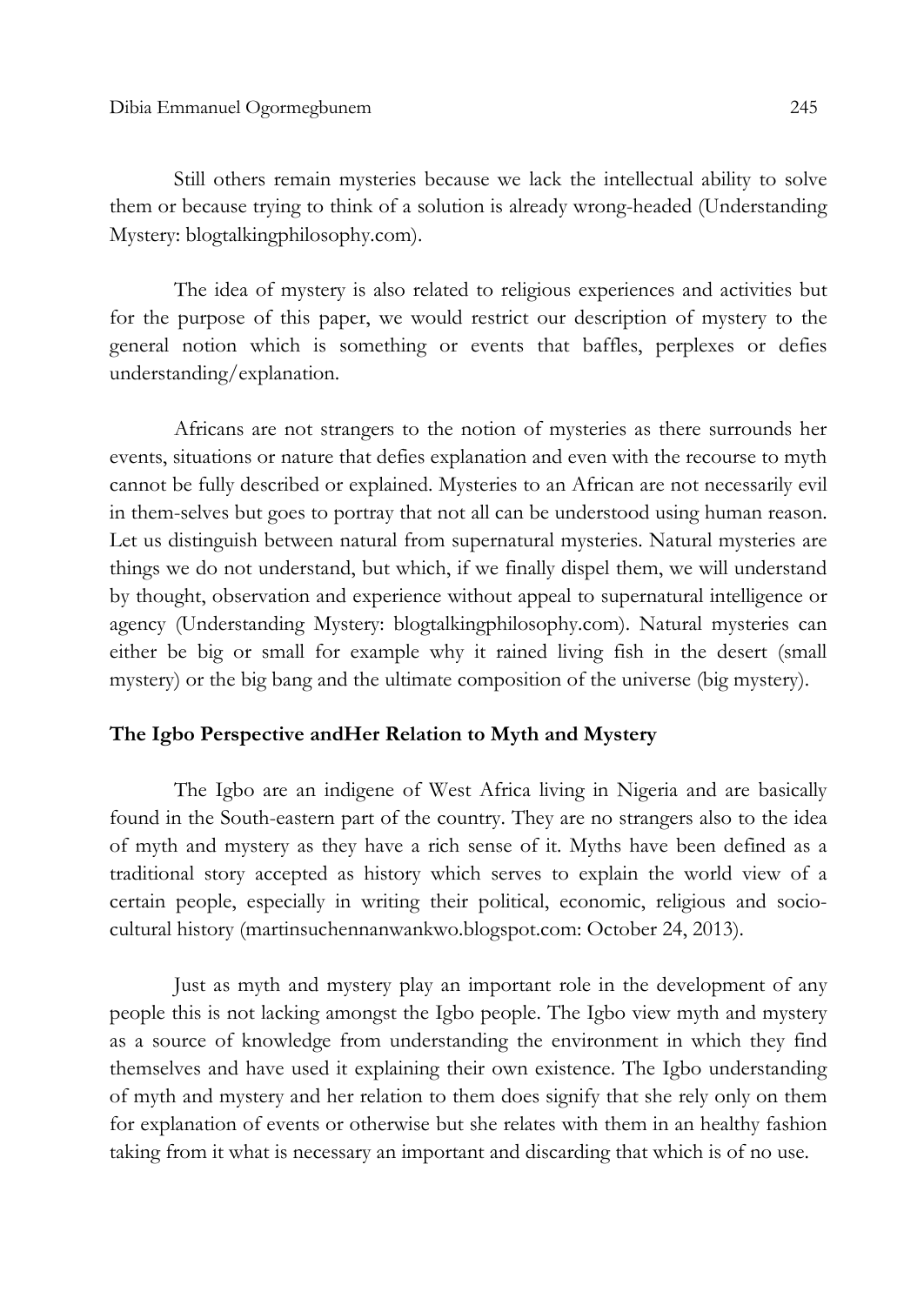In traditional Igbo setting, myths are passed on orally from one generation to the other which in a sense shows that her idea of myth is also not devoid of some of the negatives that is associated with it. In the light of mystery which quite abounds everywhere, the Igbo sense of mystery is one that is dependent on what nature has to offer. What we mean here is that that which is found inexplicable or beyond understanding for the Igbo is based mostly on the nature of such an event that precedes/ projects it.

Myths and mystery are real for the Igbo in the sense that though not all of myths and mysteries origin could certainly be accounted for or proven, but its overwhelming importance to the people is one that cannot be denied. It should be mentioned at this point myth and mystery are part of the social norms of the traditional Igbo societies. Despite modern religious beliefs, the indigenous belief system remains in strong effect among the rural and village population of the Igbo.

Myths and mystery in the traditional Igbo setting is not seen as an all in all as the reality of things as they appear do not elude them but have learnt to give myths and mysteries a place in their daily existence as no society no matter how advanced can deny the place and value of myth and mystery in and from their everyday living.

A popular myth amongst the Igbo is that of the first man named Eri from heaven to discover the first Igbo kingdom of Nri. This story tells of the establishment of the Igbo and it goes thus; Eri is considered the father of all Igbo people. It is believed the he was sent by God (Chukwu) from the sky to the Earth. Eri sat on an ant-hill because he saw watery marshy earth and when he complained to God (Chukwu), he sent an Awka blacksmith with his fiery bellow and charcoal to dry the earth, after which Akwa the blacksmith was given Ofo as a mark of authority for his smithing profession. While Eri lived, God (Chukwu) fed him and his family with Azu-Igwe (fish from Heaven).

After the death of Eri, this special food ceased and Nri complained to God (Chukwu) for food. God (Chukwu) ordered Nri to sacrifice his first son and daughter and bury them in separate graves which he complied with. Later after three-Igbo weeks (Izuato = 12 days) yam grew from the grave of the son and cocoyam from that of the daughter. When Nri and his people ate these, they slept for the first time. Later still Nri killed a male and female slave burying them separately. Again, after Izu-ato, an oil palm grew from the grave of the male slave, and bread fruit tree (ukwa) from that of the female slave.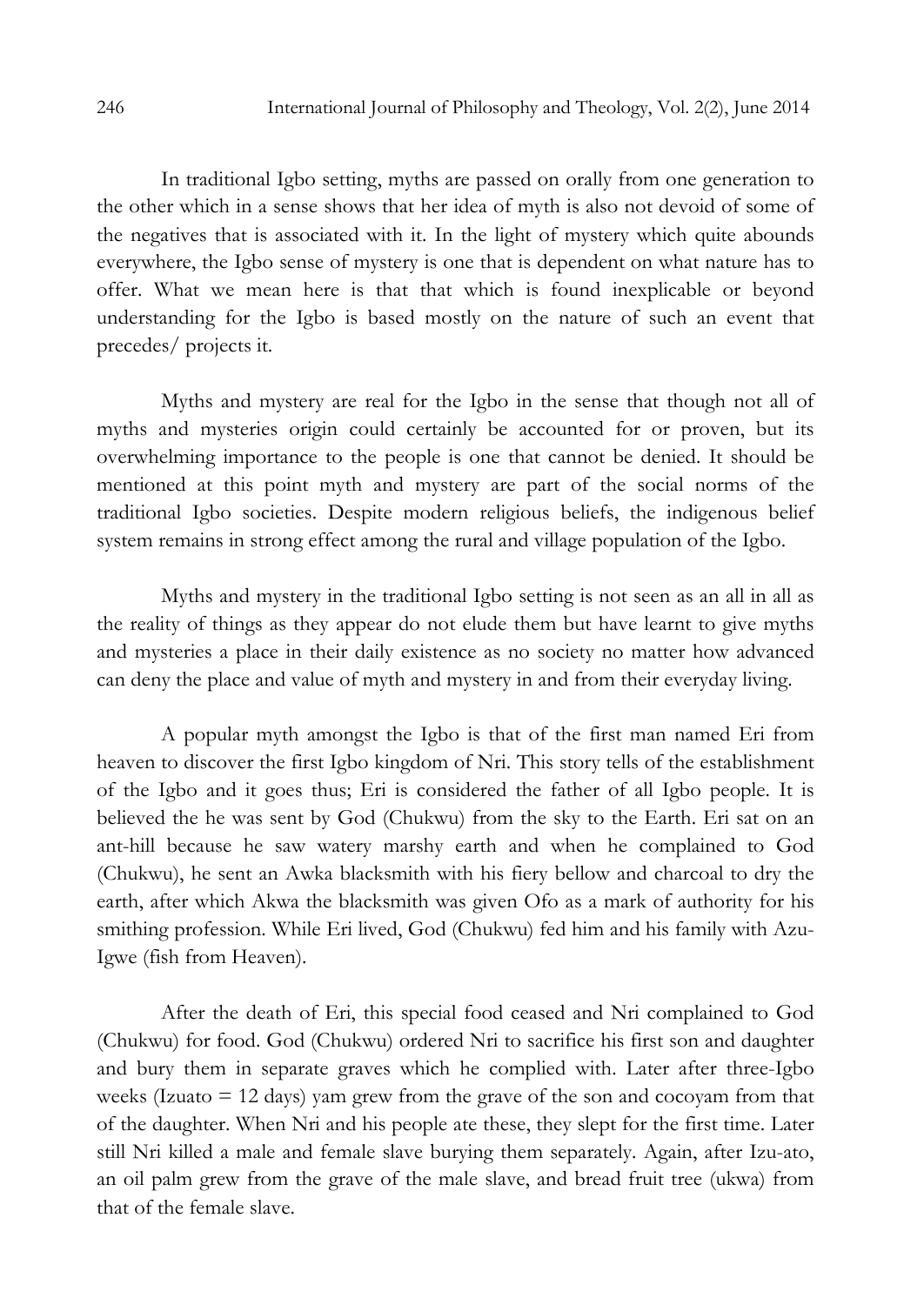With this new food supply, Nri and his people ate and prospered. Chukwu asked him to distribute the new food items to all people but Nri refused claiming he bought them at the cost of sacrificing his own children and slaves but he made an agreement with God (Chukwu) (martinsuchennanwankwo.blogspot.com: October 24, 2013).

There are two versions that tell of how what agreement was reached by Nri and Chukwu. The first tradition according to the work of M.D.W. Jeffrey (1956), "as a reward for distributing food to other towns, Nri would have the right of cleansing every town of an abomination (nso) or breach, of crowning the Eze at Aguleri and of tying ld have the Ngulu (ankle cords) when a man takes the title of Ozo. Also he and his successors would have the privilege of making the oguji or yam medicine, each year after ensuring a plentiful supply of yams in all surrounding towns, or in all towns that subjected themselves to the EzeNri. For this medicine all the surrounding towns would come in and pay tribute and Umumdiri people then could travel unarmed through the world and no one would attack or harm them" (Afigbo; 1989).

The second version claims because Nri would not sell yam to his neighbours, he then demanded seven fowls, chalk, a pot and goats, with these he made medicine (ifejioku) the yam spirit, which he gave to the applicants. They took this home with the new crops and sacrifices to it. This tradition still exists in the Igbo society till today.

There are other Igbo myths that have great influence on the Igbo people which has lasted over a long period of time and it involves supernatural beings whom they believe strongly have great influence over their lives and entire affairs.

## The Value of Myths in Igbo Cosmology

 Myths we have tried to analyze from varying perspectives but we would like to make a general statement concerning the fact since in a sense they all point to one in the same direction which is "they are stories formulated about events whether real or imagined that has happened for the purpose of explanation, admonition and or transmission of ideas that helps to shape understanding of the universe they live in".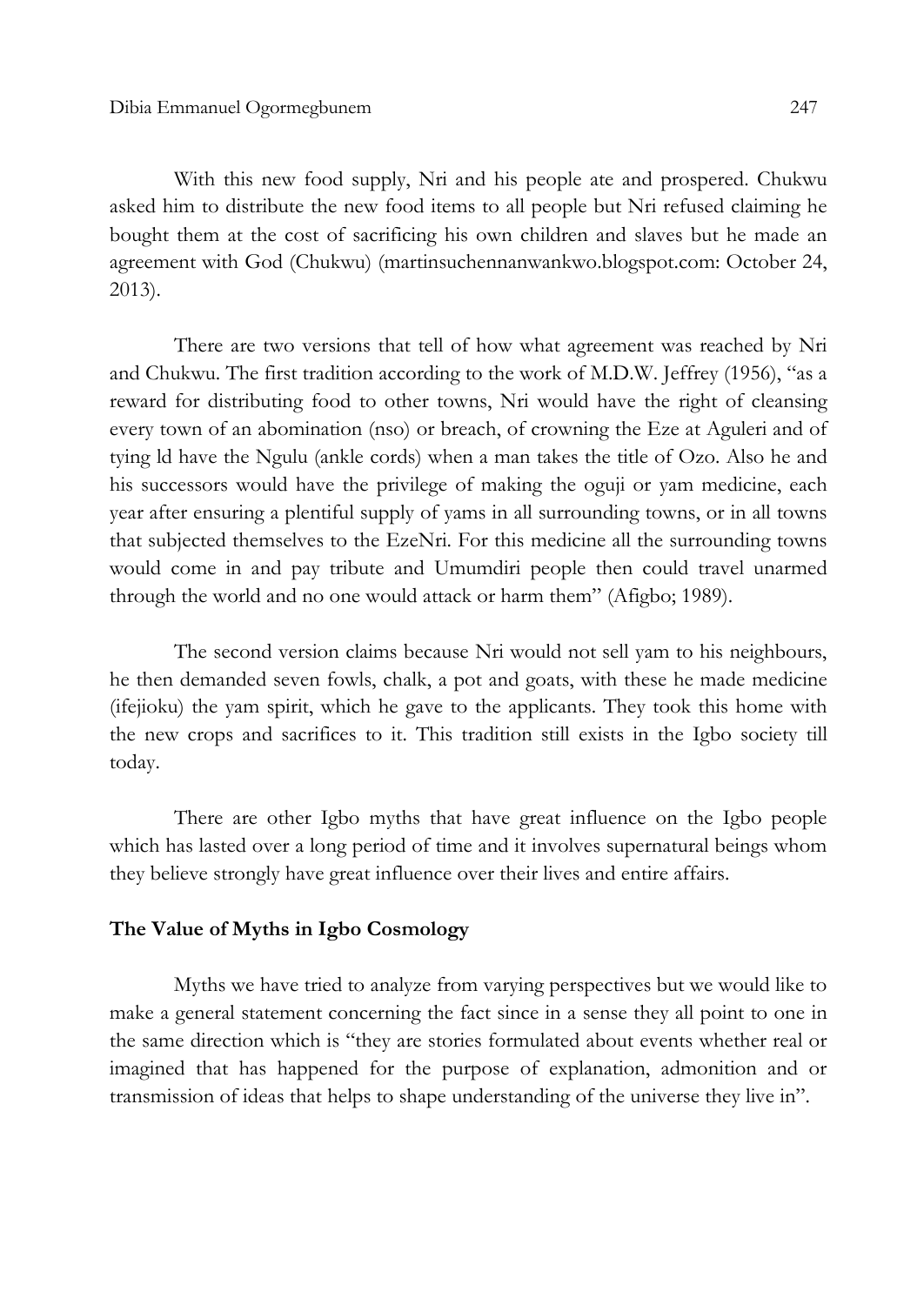Cosmology which is a combination of two Greek words Kosmosmeaning world and Logos meaning discourse implies the study of the origin, structure and development of the world in its totality (Udefi; 2012, 12[10]: 60). Nwala as cited by Udefi defines cosmology from the aspect of metaphysics in the following terms;

… framework of concepts and relations which man erects in sanitation of some emotional or intellectual drive, for the purpose of bringing descriptive order into the world as a whole, including himself as one of its elements. The resulting cosmology will accordingly reflect the sociological, philosophical or scientific predilections of the individual and his group (See Nwala, 1985: 7).

 Taking these two concepts together we would realize that they both aim at an attempt of addressing through narratives, the problems bordering on the origin and nature of the world, man and existence generally. The Igbo we would realize from the foregoing following this line of thought in essence places a premium status on myths and mysteries not because they cannot or do not rationalize, or do a critical analysis of the events that tends to mystify them or that which they classify as myths but they understand that it is way of explaining, admonishing and understanding the curves that natures balls throws at us. There is an aura that pervades the recounting, retelling or recitations of stories classified as myths on the younger generation as it helps to stimulate them to rise up to certain challenges that surrounds them especially when the story told or poem recited is expected to inspire such reactions.

Taking a clue from Leeming who says that;

The person who lives without myths lives without roots, without links to the collective self which is finally what we are all about. He is literally isolated from reality. The person who lives with a myth gains 'a sense of wider meaning' to his existence and is raised 'beyond mere getting and spending (Leeming; 1973: 321).

 This implies the importance and value of myth in the life of every individual and this thought is not lost on the Igbo people as it has helped shape the belief and understanding of the universe in which they inhabit. Because failure to admit the place of myths in the lives of a people is the denial of their roots be it Western or African.

 Cicero in his book On the Lawsdiscussed the value of myths and mystery in the following light;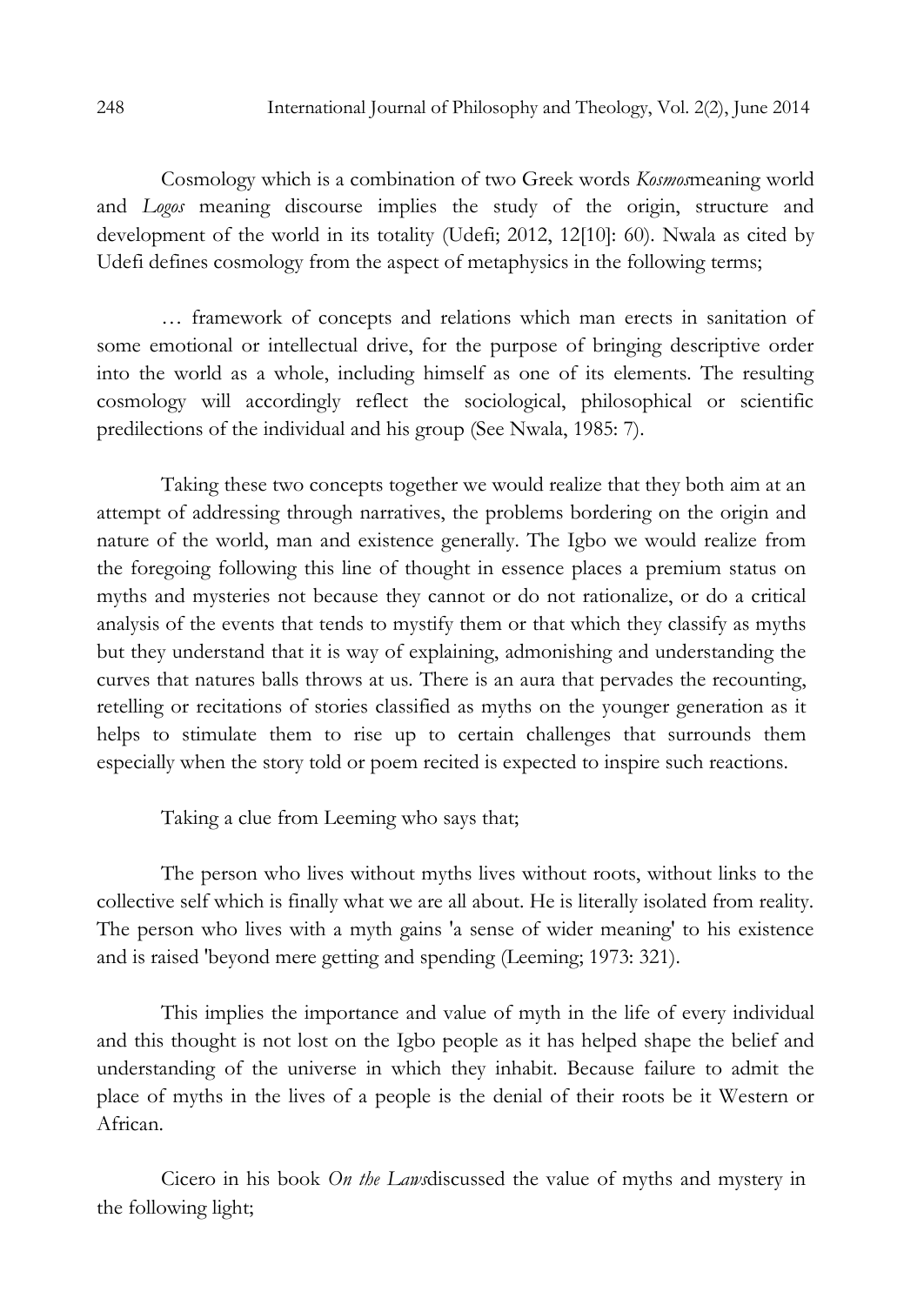For it appears to me that among the many exceptional and divine things your Athens has produced and contributed to human life, nothing is better than those mysteries. For by means of them we…have been civilized. The basis not only for living with joy but also for dying with a better hope (Cicero; On the Laws, 2.14.36)

 Transposing this into the Igbo worldview we can say that one of the many things that the value of myths and mysteries have for them is that it brings about the notion of joy for the living and the notion of better hope for the dying.

 Through their meaningful and communicative features, myths exhibit and enhance the coherence, stability and continuity of the society. They play the role of literature and fill the lacuna created by lack of literature on past history and supplement the oral culture of African experience (Jaja; 1995:28).

Myth and mystery are closely related to philosophy been that they help the human person to wonder or rather opens the human sense to one of wonder upon which a critical reflection ensures about the nature of reality which is an attempt to answer questions about reality and in turn leads to a better understanding of the reality of the universe in which he/she exist. They are also the essential and ready tool for thinking and communicating in African philosophy. The traditional Igbo could be said to have an idea of philosophy it may not have developed in the sense of the West but in recent times it could be argued that the Igbo have a well-developed philosophy now as critical reflections are been dwelt with using both the Ethno-philosophical standards and the professional methods of doing philosophy. It should be noted here that a people's world view cannot be studied in isolation of their past and the past is as important as the present in deciding the future.

Given this scenario, we can deduce that Myths bring to light the past experiences of the people and from the present African philosophy sees an avenue for philosophizing.

Myths connect the past with the present. The vestiges of what truth is in African epistemology are traceable to mythological depositories and other conventional values. Hence myths serve as sources of truth. Some myths are authoritative and appear to have a compelling force of obedience on the people (Jaja; 2014; 6 [2]: 12).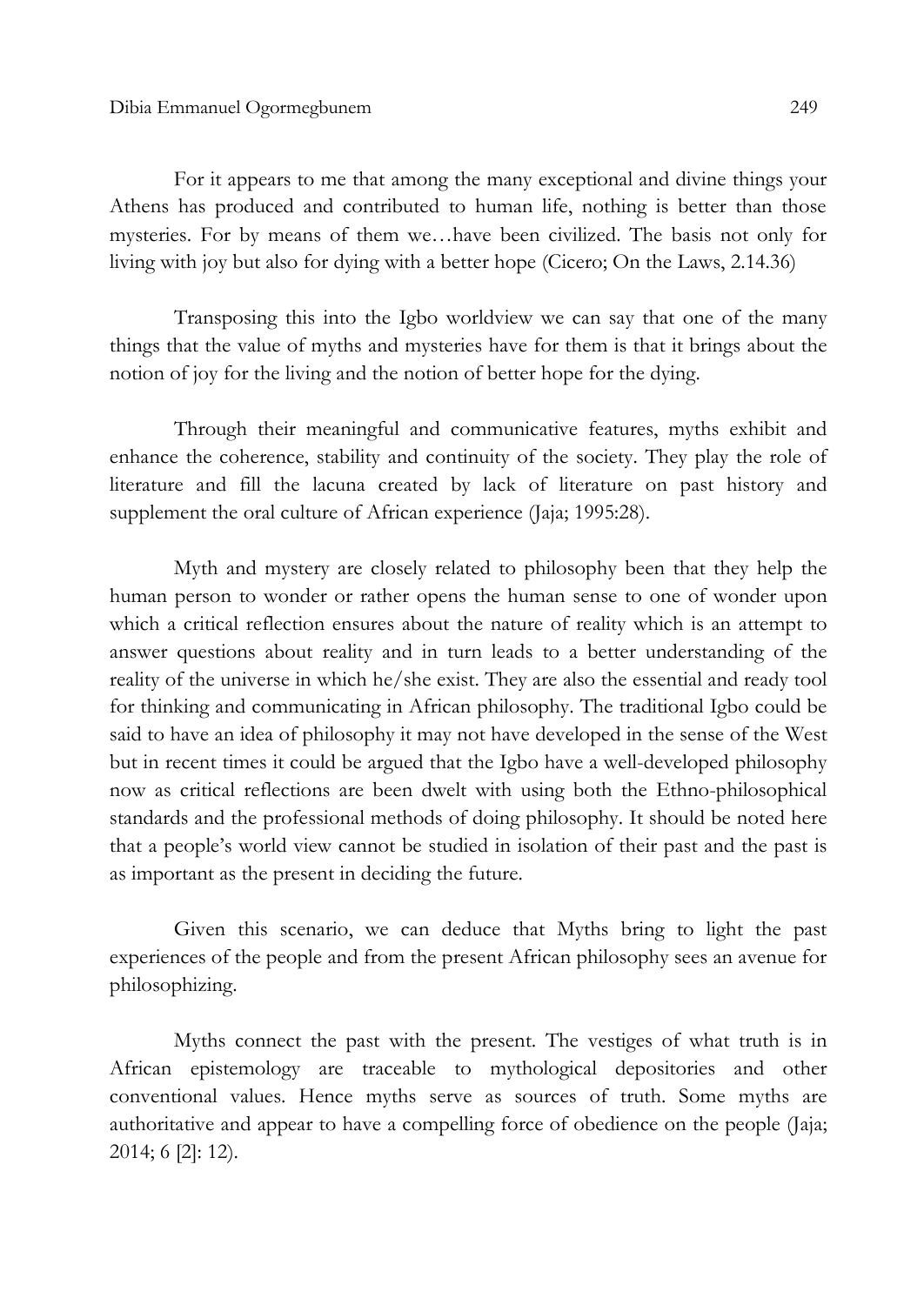Myths also play an important role in the moral education of the society. Generally, beauty is regarded as a form of moral goodness. The value of beauty and good-ness is mostly couched in myths. In conformity with this, African aesthetic value is circumscribed in moral beauty. This is epitomized in myths in African culture which focuses on values, virtues, attachments, loyalties, faithfulness, diligence and other social and religious virtues (Jaja; 2001:99).

#### Conclusion

In the desire to understand the nature of the universe and the cosmos, human beings have developed the idea of myth and mystery in other to explain this reality as they appear. Myths and mystery play a vital role in the existential nature of the human person as there is the need to explain the origin of things and their existence. Culture and tradition happens to be vehicles through which myths and mysteries are transmitted from one generation to another.

Myth and mystery abounds in every culture and civilization, be it the Western or the African as they serve as major tool in explaining their origin and why they act the way they do or perceive the world from a particular point of view. We have tried to show in the course of this work that the Igbo worldview in relation to myth and mystery has helped them in explaining their place in the universe. It may not be scientific or logical but as far as the Igbo culture is concerned, a whole lot rides on it as their relation to the universe is shaped by them. This goes to inform us that myth and mysteries are not exclusive to any particular segment of the world.

The nature and origin of the universe has to be explained from a culture's own point of view so that they can relate properly with the universe that is why we have several formulations in this regard from various standpoints. The Igbo likewise in this sense have attempted to explain and understand the universe from their own perspective and have come up with various myths and mystery to explain the events in nature. We may not be able to ascertain the origin of all myths or be able to explain and understand all mysteries, but their essence and lesson or their purpose would certainly not be lacking because each of them where created or formulated to achieve a specific goal.

Myths are not seen as mere stories for the Igbo community but are considered as binding factors and are also symbol that shows their true nature and perception of the universe.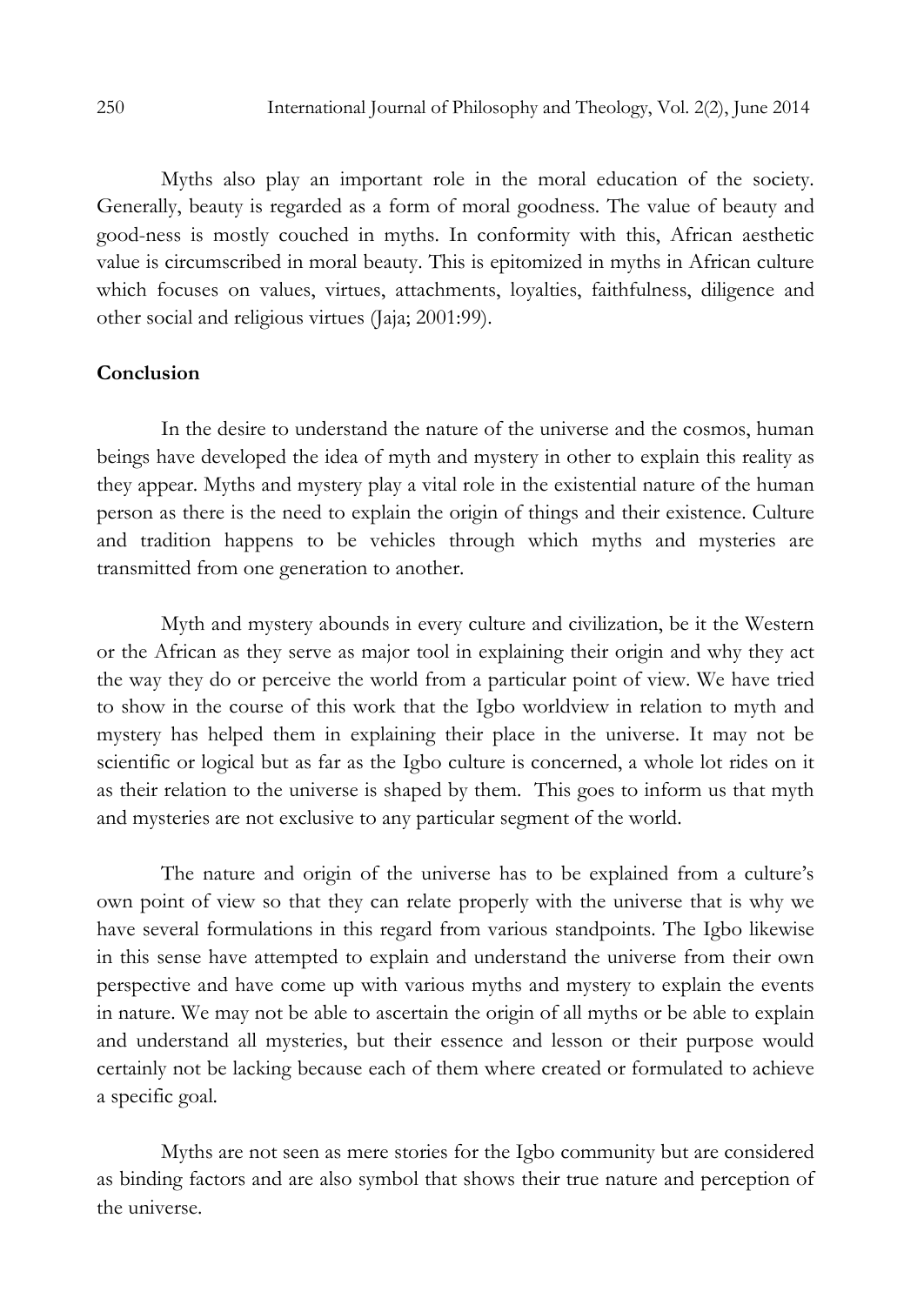For the Igbo still, their myths and understanding of mysteries has also served as symbols of socio-cultural, political, religious and economic realities and of the forces at work amongst them. Myth and mystery happens to be of inestimable value to the Igbo as its essence is that which they are more interested in rather than in considering it as mere folklore/tale, illusion or probably fiction.

At this juncture we like to end this paper by saying that there is every indication that myths will continue to alter the course of human events as long as humankind inhabit the planet and that myths be encouraged not necessarily for the purpose of fooling people but for the main reason of inspiring heroics especially in the younger generation who seem to be bereft of any knowledge of them or even considering the ones they have heard as mere stories to pass time.

#### References

Afigbo,A. E. 1989. Igbo History and Society Oxford: University Press

- AfIgbo,A. E. 1997, "Facts and Myths in Nigerian Historiography," Nigerian Magazine Vol. 122 No. 23
- African American Artist Affirmation Today "Myth and Modern Society" Retrieved November 2, 2013from www.americanart.si.edu/education
- Campbell, J. 2003. Myth of light: eastern metaphor of the eternal Novato, California: New World Library.
- Cicero, On the Laws, 2.14.36
- Doty, W. G. 2000, Mythography, the Study of Myths and Ritual, 2nd edition, University Alabama Press
- Idowu, B. E. 1976, African Traditional ReligionLondon: SCM Press.
- Jaja, J. 1995,"African Songs as Historical Data Dialogue and Universalism". Warsand: Poland
- Jaja, J. 2001. "Libation.Its Cultural Value in Opobo in Eastern Niger Delta of Ogele".Journal of Social Science/Human
- Jaja, J. 2014. "Myth in African Concept of Reality" International Journal of Educational Administration and Policy Studies Vol. 6 No. 2 in

http;//www.academicjournal.org/IJEAPS Retrieved May, 2014

- Leeming, D. A. 1973. Mythology: The Voyage of the Hero. Philadelphia: J. B. Lippincott.
- Magoulick, M. "What is Myth" from www.faculty.de.gcsu.e u Retrieved October 24, 2013
- Mason, J. "Understanding Mystery" in Talking Philosophy: The Philosophers Magazine Blog. Retrieved from blog.talkingphilsophy.com
- Mercatante, A. S. 1988, The Facts on File Encyclopaedia of World Mythology and Legend.Oxford
- Mazzucco, R. "African Myths and What They Teach" from Yale-New Haven Teachers Institute www.yale.edu Retrieved September 16, 2013
- Mystery in Merriam Webster Dictionary in encyclopedia Britannica
- Mystery in Microsoft Encarta Dictionary